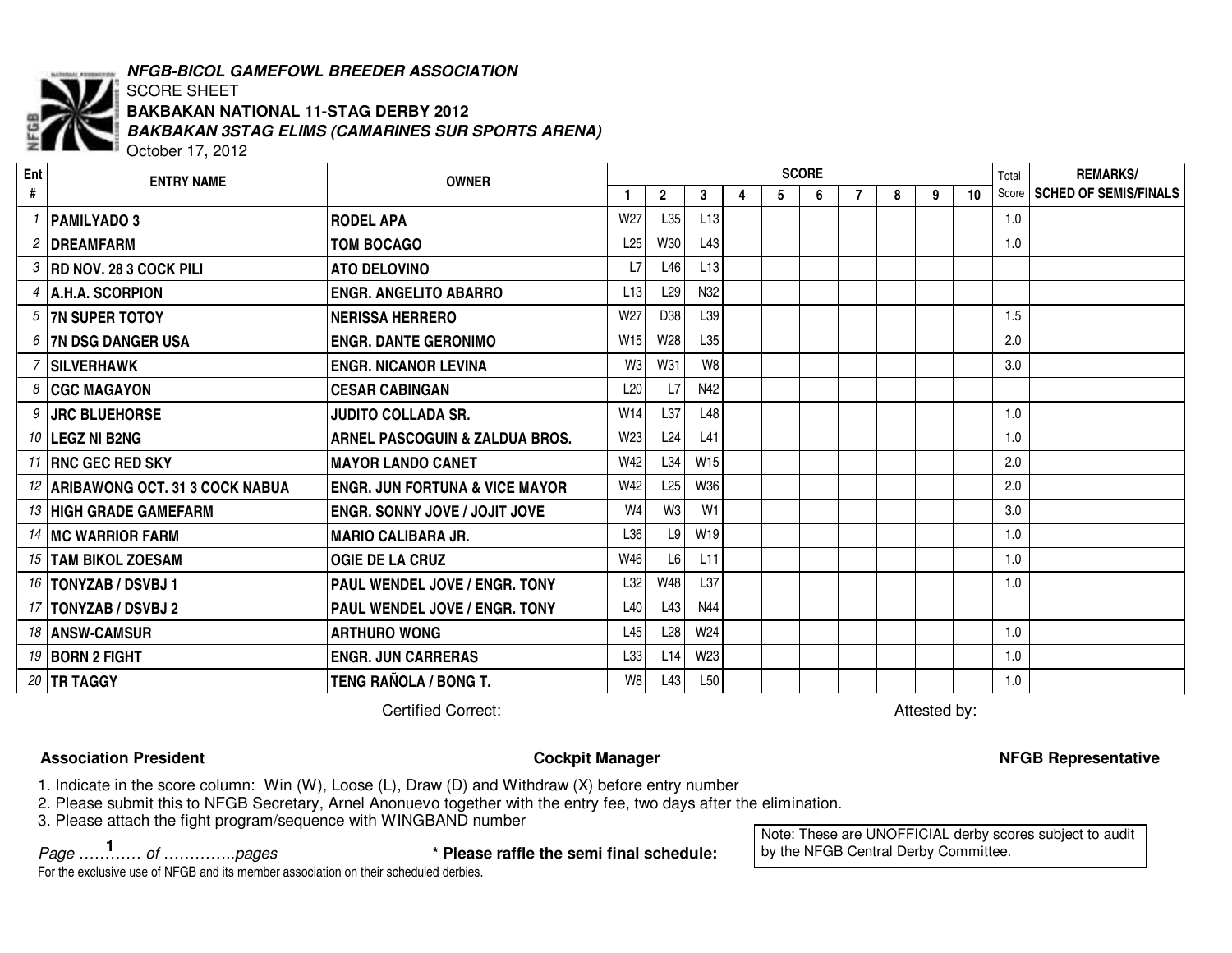

# *NFGB-BICOL GAMEFOWL BREEDER ASSOCIATION*

### SCORE SHEET *BAKBAKAN 3STAG ELIMS (CAMARINES SUR SPORTS ARENA)* October 17, 2012 **BAKBAKAN NATIONAL 11-STAG DERBY 2012**

**ENTRY NAME OWNER Ent #SCORE1 2 3 4 5 6** TotalScore**REMARKS/7 8 9 10 SCHED OF SEMIS/FINALS** *21* **TR VIKING TENG RAÑOLA / ATONG ANG** W44 W41 L39 2.0 *22* **J.A. FARM DEC. 22 4 COCK BSG JUN AGUIRRE** L49 L27 N34 *23* **HERO SON JOSEPH PUA** L10 W33 L19 1.0 *24* **HERO GBT JOSEPH PUA** W34 W10 L18 2.0 *25* **DOUBLETAP ARIS RANINRANIN REGALADO** 0 N2 | W2 | W49 | W12 | | | | | | | | | | | | 3.0 *26* **TR KEVIN ANTHONY 1 ERVIN TAGOMATA** L28 W47 W30 2.0 *27* **TR KEVIN ANTHONY 2 ERVIN TAGOMATA** L1 L5 W22 1.0 *28* **RR PRINCE KLEVIN / PAR BATO ROGER REYES / PONG RAMOS** W26 L6 W18 2.0 *29* **BICOL HI-SPEED AC ALEX CLORES** W38 D30 W4 2.5 *30***HONEY BST 1 BST 1 HONEY YU** $\mathsf{U}$  . The contract of the contract of the contract of the contract of the contract of the contract of the contract of the contract of the contract of the contract of the contract of the contract of the contract of th *31***HONEY BST 2 BST 2 HONEY YU** W48 L7 N33 1.0 *32* **HONEY ALL WHITE HONEY YU** W16 L50 N4 1.0 *33* **CAMSUR 1 RICKY MAGTOTO** W19 L23 N31 1.0 *34* **CAMSUR 2 RICKY MAGTOTO**0 1.024 W11 N22 1 1 1 1 1 1 1.0 *35* **BICOL HI-SPEEDENGR. WARREN AZOTEA**  $\vert$  W39 W1 W6  $\vert$   $\vert$   $\vert$   $\vert$   $\vert$   $\vert$   $\vert$  3.0 *36***PINK CHUWIE ANACONDA CHUWIE ANACONDA KAMBAL REY / ROGER REYES** W14 L45 L12 1.0 *37* **BLACKBRIAR ALEX ZAMUDIO** W47 W9 W16 3.0 *38* **LM ISAROG LUIS MORAN** L29 D5 W47 1.5 *39* **E.V.M. DEC. 23 2 COCK IRIGA ENGR. ELVIN MABANSAY** L35 W5 W21 2.0 *40* **CHICKBOY BROS. BONGAVERILLA** W17 W44 L46 2.0

**Certified Correct:** 

Attested by:

# **Association**

# **President Cockpit Manager NFGB Representative**

1. Indicate in the score column: Win (W), Loose (L), Draw (D) and Withdraw (X) before entry number

2. Please submit this to NFGB Secretary, Arnel Anonuevo together with the entry fee, two days after the elimination.

3. Please attach the fight program/sequence with WINGBAND number

*Page ………… of …………..pages* **\* Please raffle the semi final schedule: <sup>2</sup>**

Note: These are UNOFFICIAL derby scores subject to audit by the NFGB Central Derby Committee.

For the exclusive use of NFGB and its member association on their scheduled derbies.